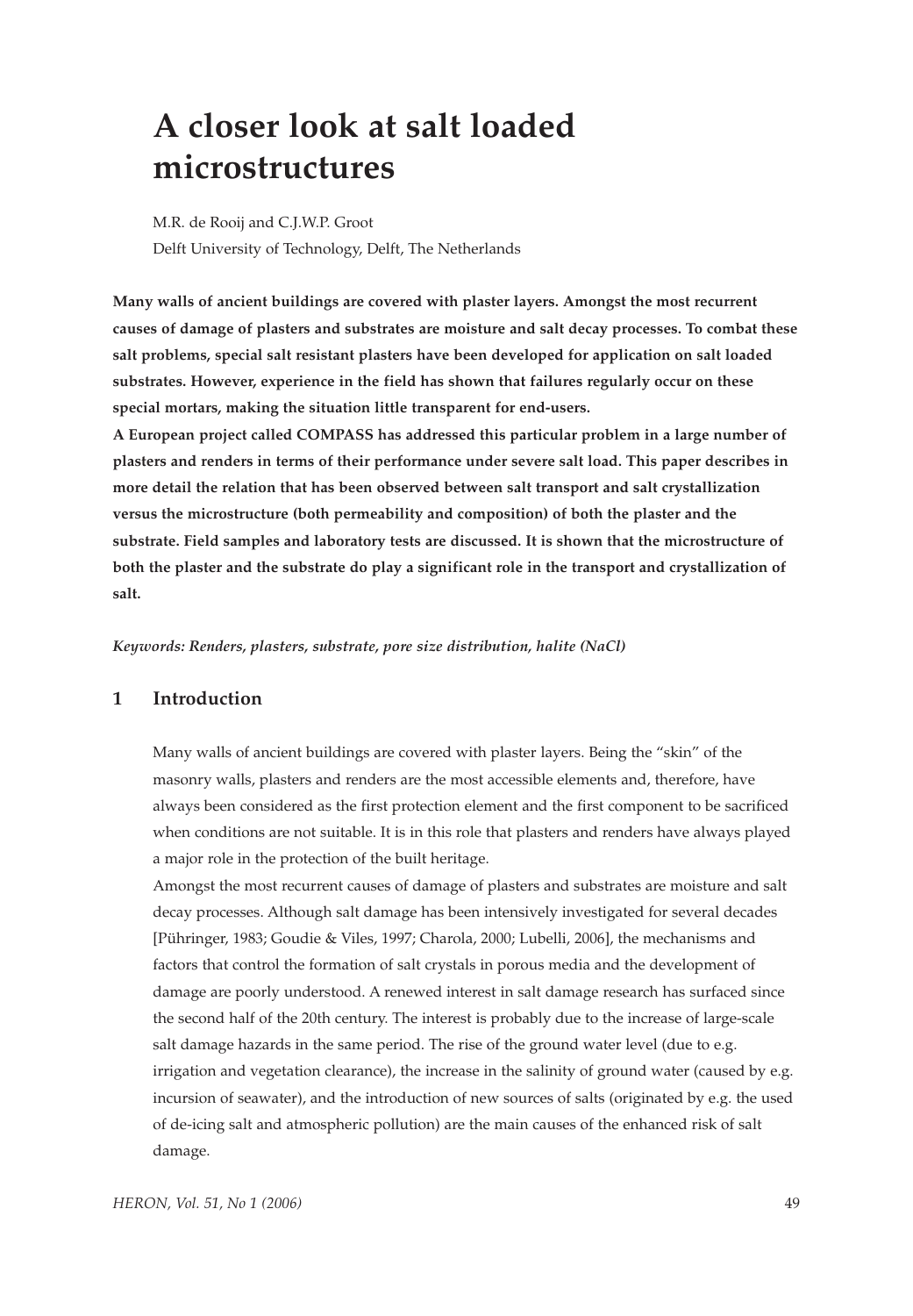To combat these salt problems, special salt resistant plasters have been developed for application on salt loaded substrates. These systems have been called "renovation mortars" by the European Committee for Standardization, who has set up a standard [EN 998-1: 2003] which defines them as "designed rendering/plastering mortars used on moist walls containing water soluble salts". They are meant to have a longer service life in the presence of salt and moisture. However, experience in the field has shown that these special mortars regularly fail, making the situation little transparent for end-users, with respect to the choice, case by case, of the most appropriate plastering mortar.

A European project called COMpatibility of Plasters And renders on Salt loaded Substrates (COMPASS) has addressed this particular problem. The consortium has made strong efforts to study a large number of plasters and renders in terms of their performance under severe salt load. This paper describes in more detail the relation that has been observed between salt transport and microstructure (both permeability and composition) of both the plaster and the substrate. A better understanding of this relation should eventually lead to a better prediction of how and where salt damage could occur.

### **2 Experience from the field**

Within the COMPASS project partners from France, Spain, Portugal and the Netherlands have performed elaborate field investigations documenting salt damage on many different substrates, with a variety of plasters covering a range of climates. Besides collecting data, this work package also provided a large amount of damage pictures for the damage atlas made in the COMPASS project. Since salt damage is usually a process of years, the documentation of damage cases could not provide all information. Many times information on the substrate was scarce or not available; also the plaster used could not be traced back in many occasions. In such cases general descriptions were made or main components were described. To add to the complexity, the plasters often covered ancient buildings from which only limited sampling was allowed.

At the end of the project two case studies from Portugal, one case study from Spain, two case studies from the Netherlands and two well documented plasters from a field test in France have been analysed. This analysis consisted of a) documenting/photographing the general microstructure of the plaster, and the substrate if available, b) determining the location and morphology of salt present and c) determining the relative change of salt content over the depth of the plaster.

The field samples were analysed at Delft University of Technology using an Environmental Scanning Electron Microscope (ESEM) equipped with an Energy Dispersive X-ray system (EDX). The ESEM used is a tungsten XL30 by FEI and the EDX system is by EDAX with a super ultra thin window (version 3.3) and a resolution of 128.0 eV. ESEM analysis was chosen to minimize preparation and damage to the samples. As soluble salts were expected to be present,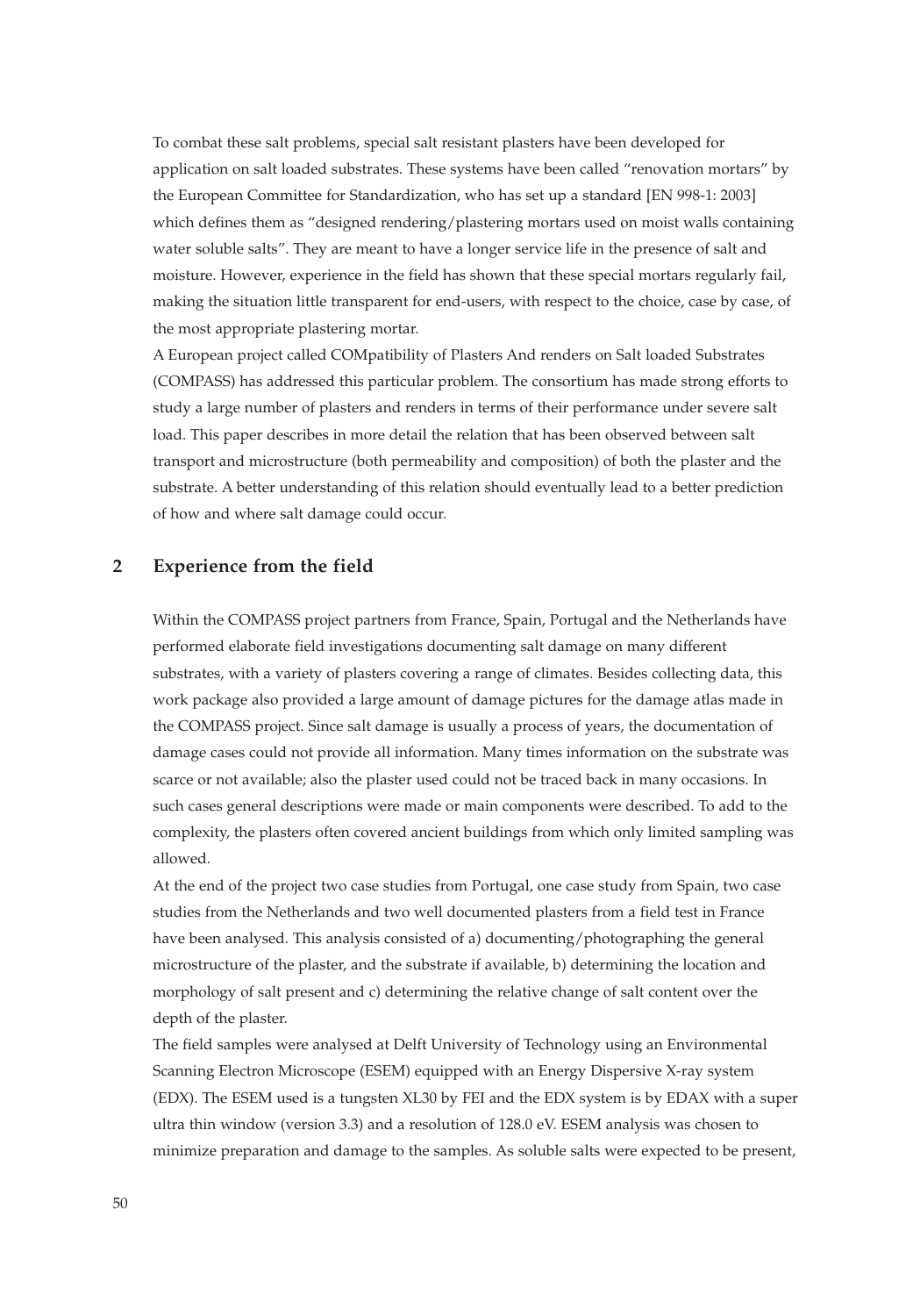preparation techniques using water have been avoided. This eliminated the possibility of making thin sections, as a set-up for non-water based preparation is not available in our laboratory. The only preparation of the samples consisted of dry cutting using a non-cooled circle blade. This provided a smooth enough surface to do semi-quantitative analysis for salt profiling.

In each case study a sample from a deteriorated area and, usually higher on the wall, a sample from a non-deteriorated area was collected. From each sample the outer region has been analysed, i.e. the section closest to the surface of the render (or plaster). To be able to compare the EDX results amongst each other the arbitrary choice was made to detect the presence and amount of the following chemical elements: Na, Mg, Al, Si, S, Cl, K, Ca and Fe. Oxygen was deliberately left out since the signal of oxygen is usually disturbed in ESEM environment due to the presence of water vapour. The analyses have typically been collected using 15-20 kV accelerating voltage for a minimum of 60 seconds live counting time at a magnification of 250x. For statistical purposes, five parallel cross-sections are analysed within an area of 10 mm wide. Measurements have been performed in depth direction every 2 mm for at least the outer 20 mm perpendicular to the outer surface of the plaster.

Two case studies will be discussed here to illustrate the observations found in the analyses.

#### *Test field Dieuze – Terrassane render*

In France, our partner LRMH1 has a test site for renders. The test site is located in Dieuze at Les Salines Royals de Dieuze, Bâtiment de la Délvrance (Figure 1). The building dates back from the 17th century and was devoted from the very beginning to the storage of salt (halite, NaCl).



*Figure 1: Test site of LRMH at Dieuze. Left: platform for salt transfer, East side; middle: test wall with renders, West side; right storage of salt against wall, inside.*

From this test site, two samples have been taken from a Weber et Broutin Terrassane render. This render is a commercially available product in France. The main components are Portland cement, sand and a mass water repellent. The samples contained only render material; no material of the brick based wall was attached to the samples.

*<sup>1</sup> Laboratoire de Recherches des Monuments Historiques, Champs sur Marne, France.*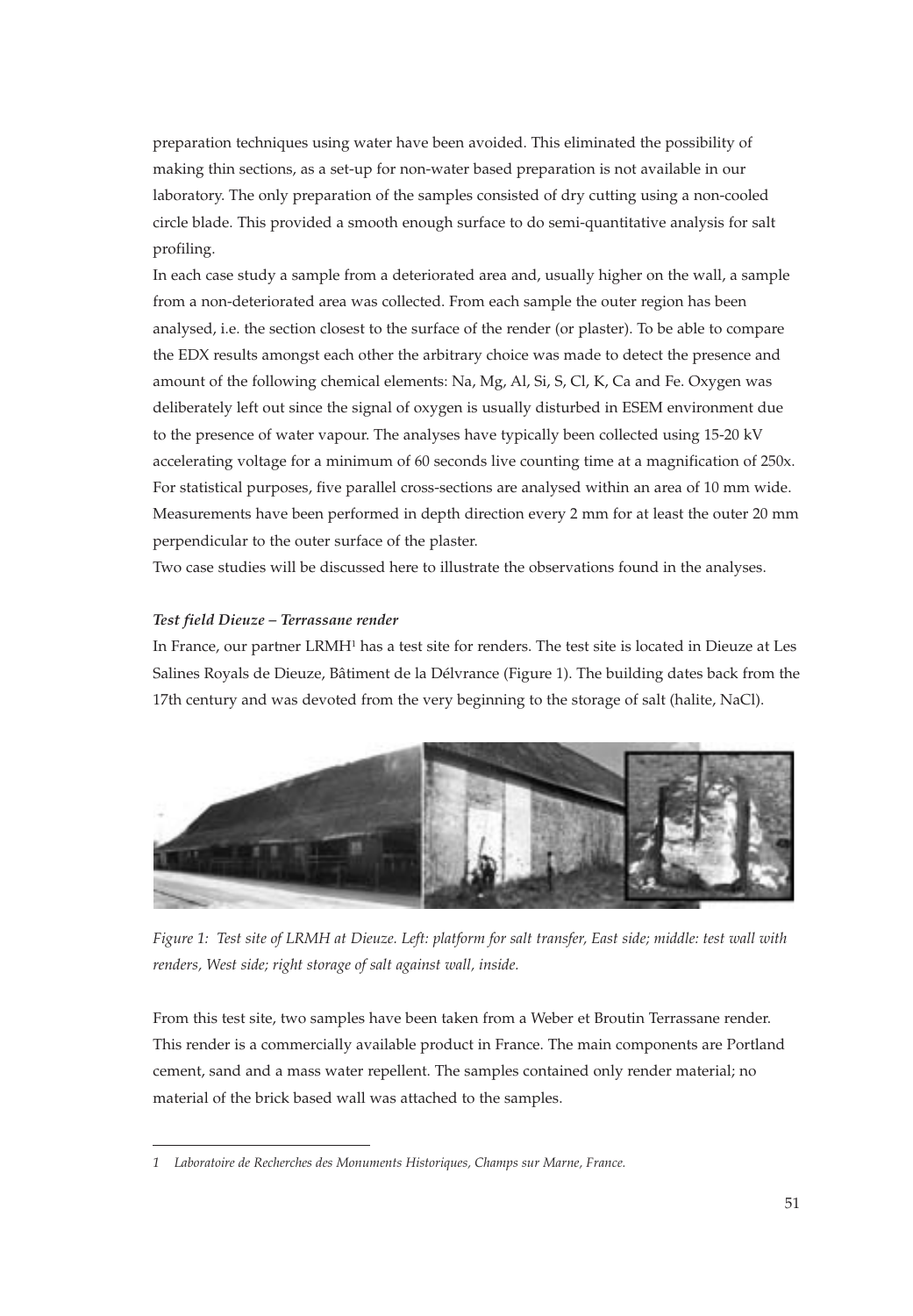One sample was a non-deteriorated render, the other was deteriorated. The deteriorated sample showed a crack parallel to the surface at a depth of about 7 mm. According to the case study assessment performed by LRMH, the render suffers from cracking due to initial shrinkage and slight granular disintegration. No analysis has been performed to determine the type of salt present, but since the storage facility is for halite, it is assumed that this is the major salt present.

Results by ESEM indicate that in the non-deteriorated sample hardly any salt is visible. In the deteriorated sample, the presence of salt increases with depth (Figure 2). It is noted that the salt is seen crystallized in relatively small crystals; the crystals are not really filling pores but seem to be stuck to solid render matrix.



*Figure 2: Increase in salt content going deeper into the render of the deteriorated sample. 10 mm depth (left), 15 mm depth (right).*

When the salt distribution is analysed by EDX, a profile can be determined as is shown in figure 3. EDX element analyses have only been made per image, not for individual concentrations of components within an image. Furthermore, the results are compared relative to each other<sup>2</sup> under the assumption that the render material has a constant signal over the depth. In figure 3, both Na and Cl are plotted to determine whether or not the result is mainly halite, or other components are present. The error bars indicate the variations found along the five parallel measurement lines.

The profile shown in figure 3 does only show Na and Cl levels present in the sample. It is assumed that it represents a halite profile when the Na and Cl levels behave similarly. When the two elements do not behave similar, it must be concluded that other phases play a role. In the profile of the non-deteriorated sample, it can be seen that hardly any halite is present. This does agree with the absence of any damage. The deteriorated sample shows higher levels of salt. The peak in the profile at about 7 mm depth corresponds well with the position of the crack observed macroscopically.

*<sup>2</sup> In arbitrary units (a.u.)*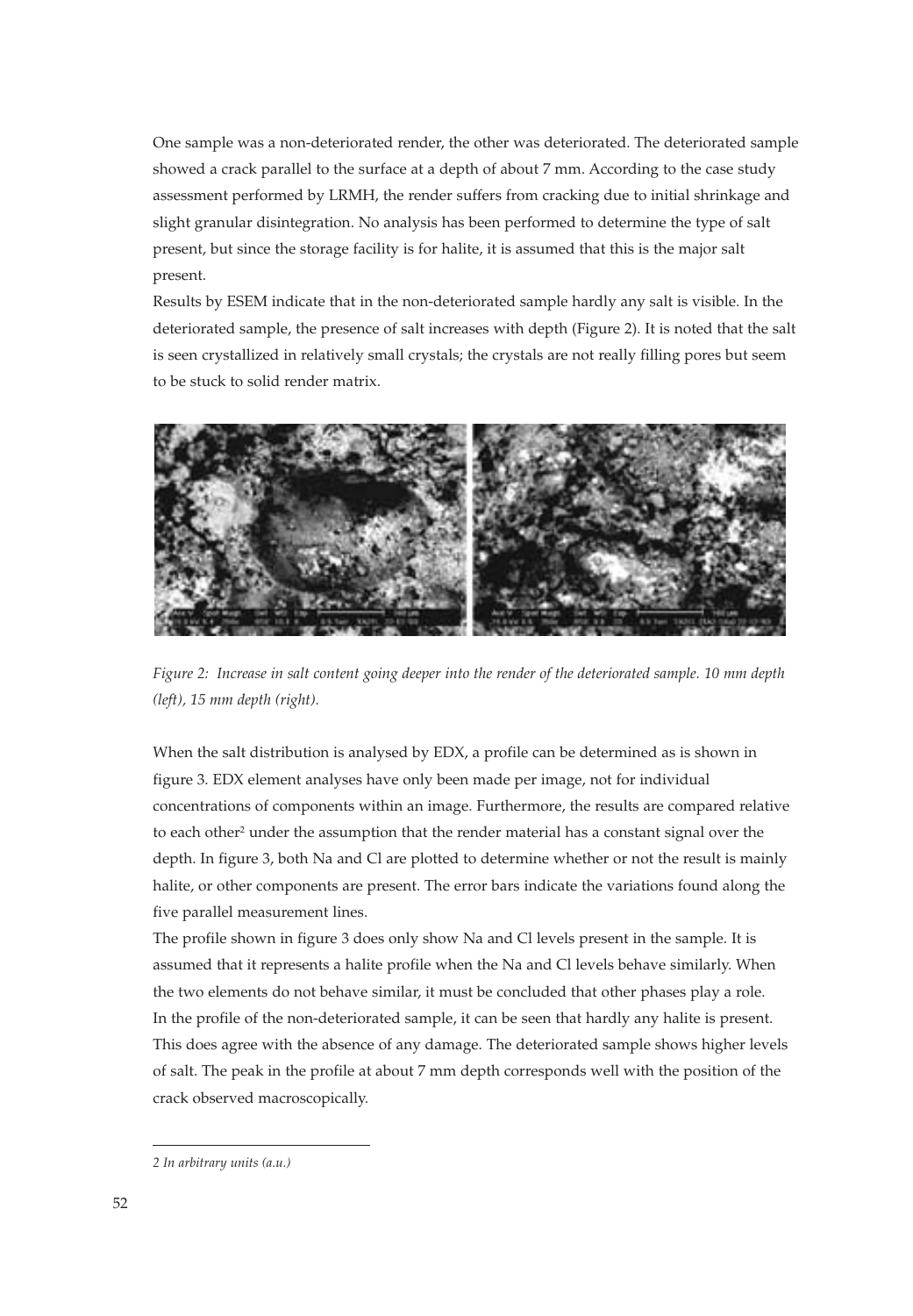

*Figure 3: Salt profiles as found in Terrassane render. Left non-deteriorated sample; right deteriorated sample. Error bars indicate variation based on five parallel line measurements.*

#### *Church Velsen – indoor lime based plaster*

Another field investigation discussed here has been performed by TNO: the Engelmundus church, situated in Velsen, the Netherlands. The plaster is in the interior of the church and suffers from peeling of the paint layer, sanding, scaling and crumbling of the plaster. The discussion in the remaining part of this section focuses on a non-deteriorated sample, which is shown in figure 4a. This sample is interesting because of its multi-layer nature.

In figure 4b, the EDX profile is given for the elements sodium and chloride. Actually, it is not known what kind of salt is present in this sample. Considering the profiles of both sodium and chloride, the presence of halite may be assumed. This is based on the relative similar behaviour of the levels of sodium and chloride. Further analysis of the EDX sodium profile appears to reveal that the salt content is related to the microstructure of the layers, see e.g. the change in salt content going from mortar to the plaster layer. The change in microstructure from the fired clay brick to the plaster corresponds to a sharp difference in the relative concentration of salt across the interfaces between both microstructurally different materials.

Of course, it should be realized that the analyses are based on the assumption of the presence of halite. In reality, this does not need to be the case. In the profiles, this would emerge from a deviation in the similar trend between sodium levels and chloride levels. An example of this effect is shown in the brick part of the sample. Here, sodium keeps increasing at larger depth of the sample while the chloride level remains the same. This indicates other salts being present or difference in composition of the brick itself.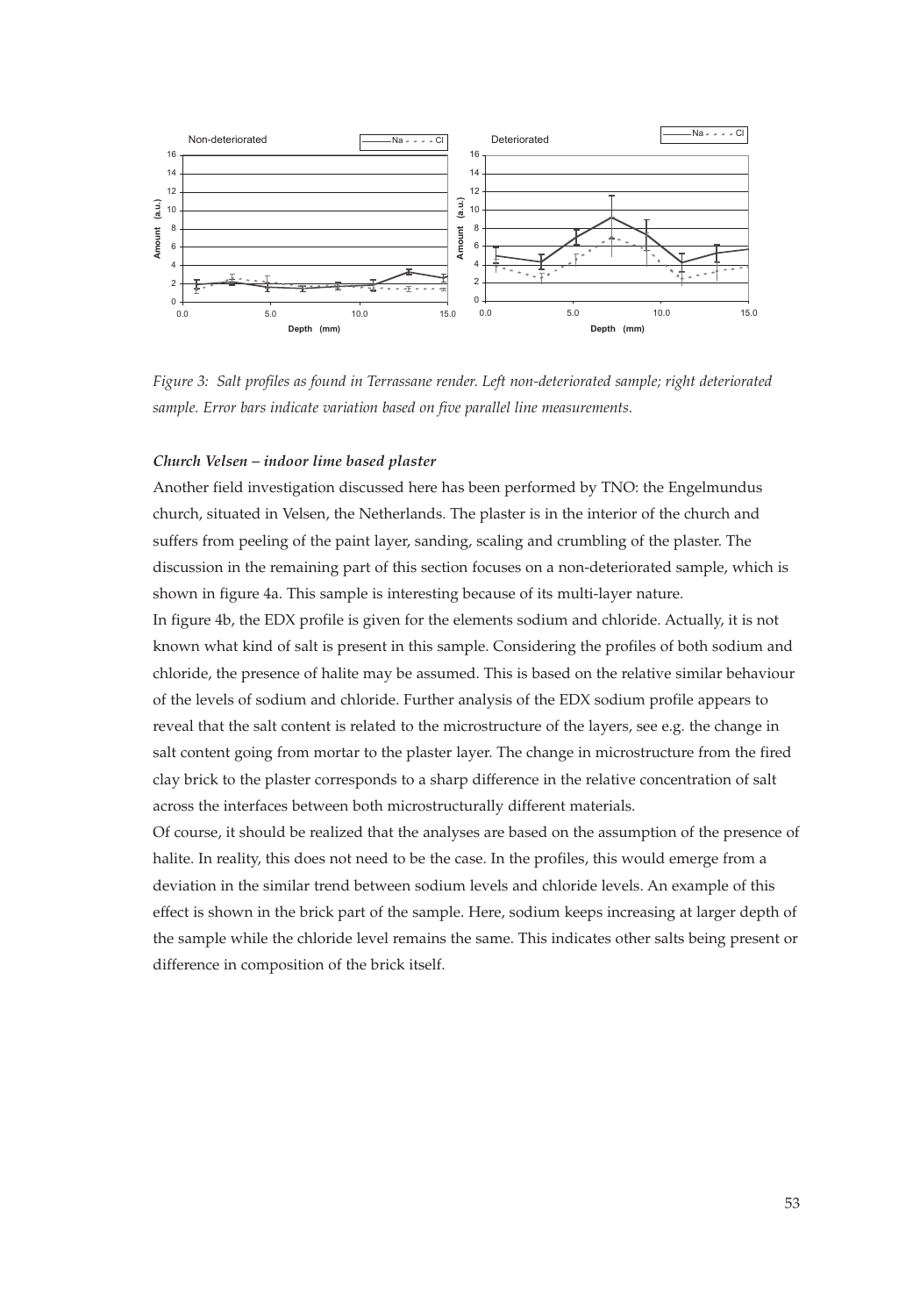

*Figure 4: Cross-section of a non-deteriorated sample from Engelmundus church (a), with corresponding sodium and chloride profiles through the various layers (b).*

## **3 The effect of the substrate**

When a plaster or render needs to be applied on a masonry substrate, the choice for a specific type of plaster is often based on practical considerations like ease of workability, nice and easy finishing capabilities and experiences with the plaster/render material from previous projects. However, the effective influence of the substrate is hardly taken into account, or at least not quantified. Due to the influence of the substrate properties even salt transport is influenced, or so it seems from the previous section. Therefore, it is necessary to adjust the plaster choice to the properties of the substrate. It should be no surprise that the behaviour of a plaster can be completely different when applied onto two totally different substrates.

In fact, this principle was already demonstrated by Groot [Groot, 1993] for mortar-brick combinations. He showed that part of the wet mortar is being sucked into the capillary pores of the brick, thereby improving the bond between brick and mortar. As a consequence, the pores are finer near the interface of the mortar and brick as compared to the pores in the mortar further away from the mortar-brick interface.

Later, Wijffels [Wijffels, 1996] showed the effect of this process on a plaster that is applied in two layers. This work clearly shows that the plaster layer applied on the substrate has a finer overall pore size distribution than the pores of the outer plaster layer applied on top (Figure 5).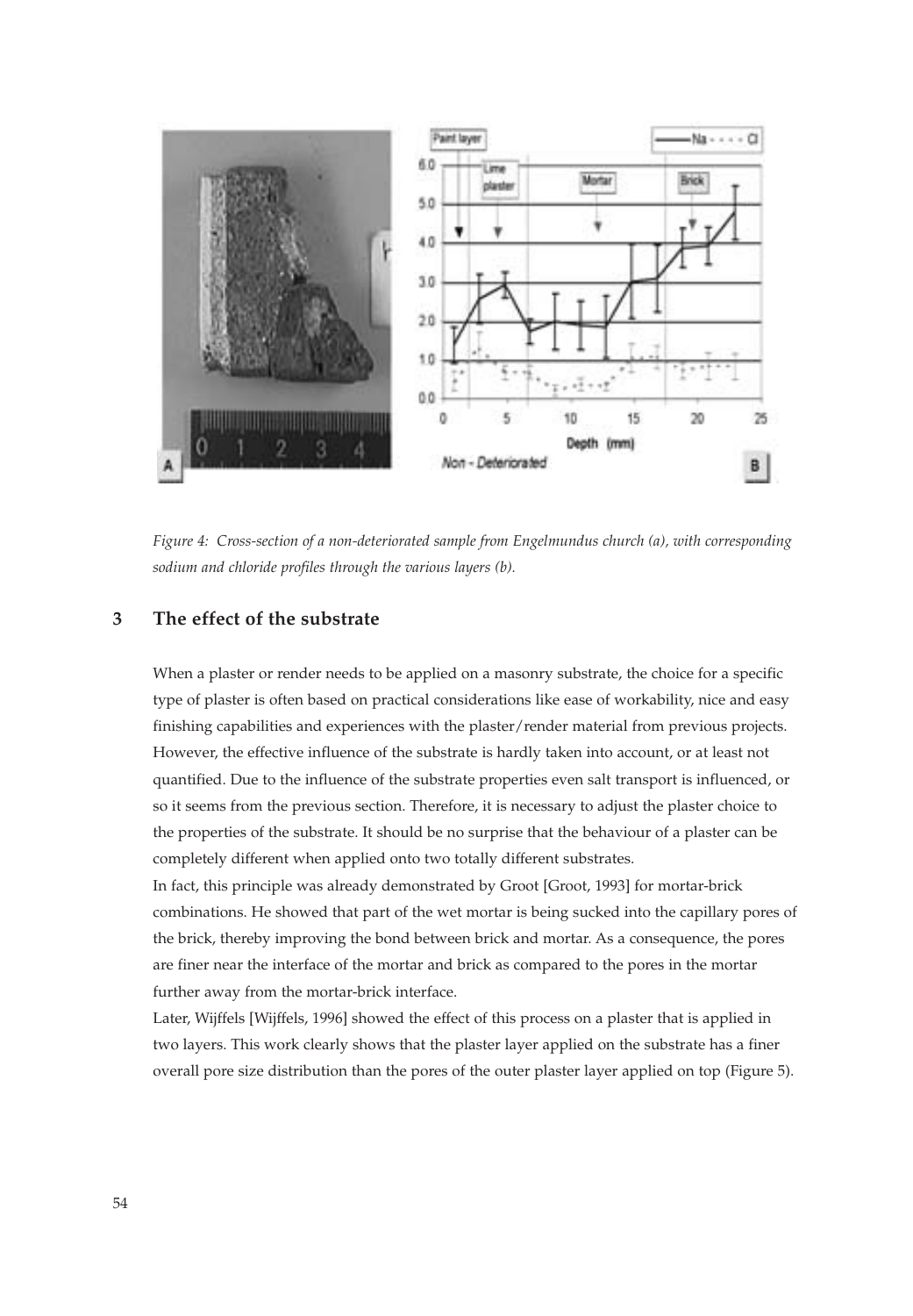

*Figure 5: Pore size distribution of first and second plaster layer applied right after each other [Wijffels, 1996]. Tubag is a commercial name of a trass-lime based plaster with a mass water repellent.* 



*Figure 6: Pore size distributions of Bentheim sandstone (left) and a calcium silicate brick (right).*

In the COMPASS project, in preliminary experiments, a single plaster was applied on two extreme substrates: a Bentheim sandstone and a calcium silicate brick. The pore size distributions of these substrates are shown in figure 6 as determined by mercury intrusion porosimetry (MIP).

On top of the substrates, a home made plaster was applied consisting of pure lime : Portland cement : river sand in the volume ratio of  $4:1:10$ . When measuring the pore size distribution of plaster samples taken from the different substrates, it was found that the pore size distributions of the plasters were not identical, see figure 7. Typically, the calcium silicate brick has an extra peak around 25 µm pore size. Furthermore, the fine pores of the calcium silicate brick start at a smaller pore size than the Bentheim sandstone (c. 0.9 µm versus c. 1.5 µm).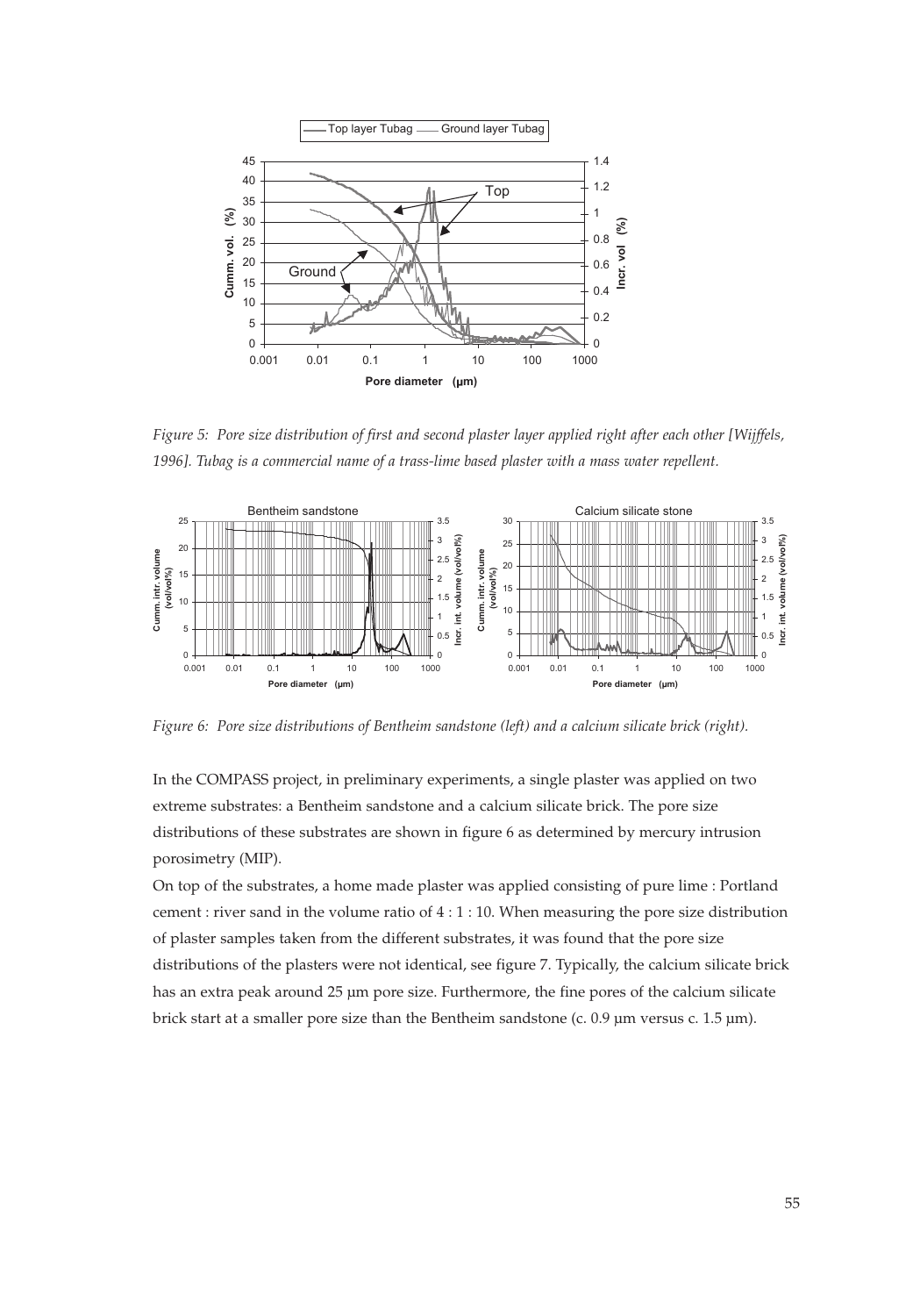

*Figure 7: Pore size distributions from identical plasters applied on two different substrates: on Bentheim sandstone (left), on calcium silicate brick (right).*

In the preliminary tests, the plaster layers were intended to be one layer plaster systems. However, in the application process the material was applied in two steps. Even though the time difference between the two steps was less than one minute, two regions inside the plaster system could be determined by NMR techniques, see figure 4 [Petković, 2004].



*Figure 8: Results of drying experiments in NMR setup: plaster on Bentheim sandstone (left), plaster on caclium silicate stone (right) [Petkovic´, 2004].*

Summarizing the effects shown in this section, the work of Wijffels and Petković clearly shows that the substrate does have a significant influence on both pore size distribution and transport properties of the plaster applied on top of the substrate.

## **4 Evaluation of plasters**

One of the objectives within the COMPASS project was to evaluate restoration plasters in case of application on salt loaded substrates. To do so an accelerated salt crystallization test ("COMPASS-TEST") has been developed within the consortium. This test allows assessing the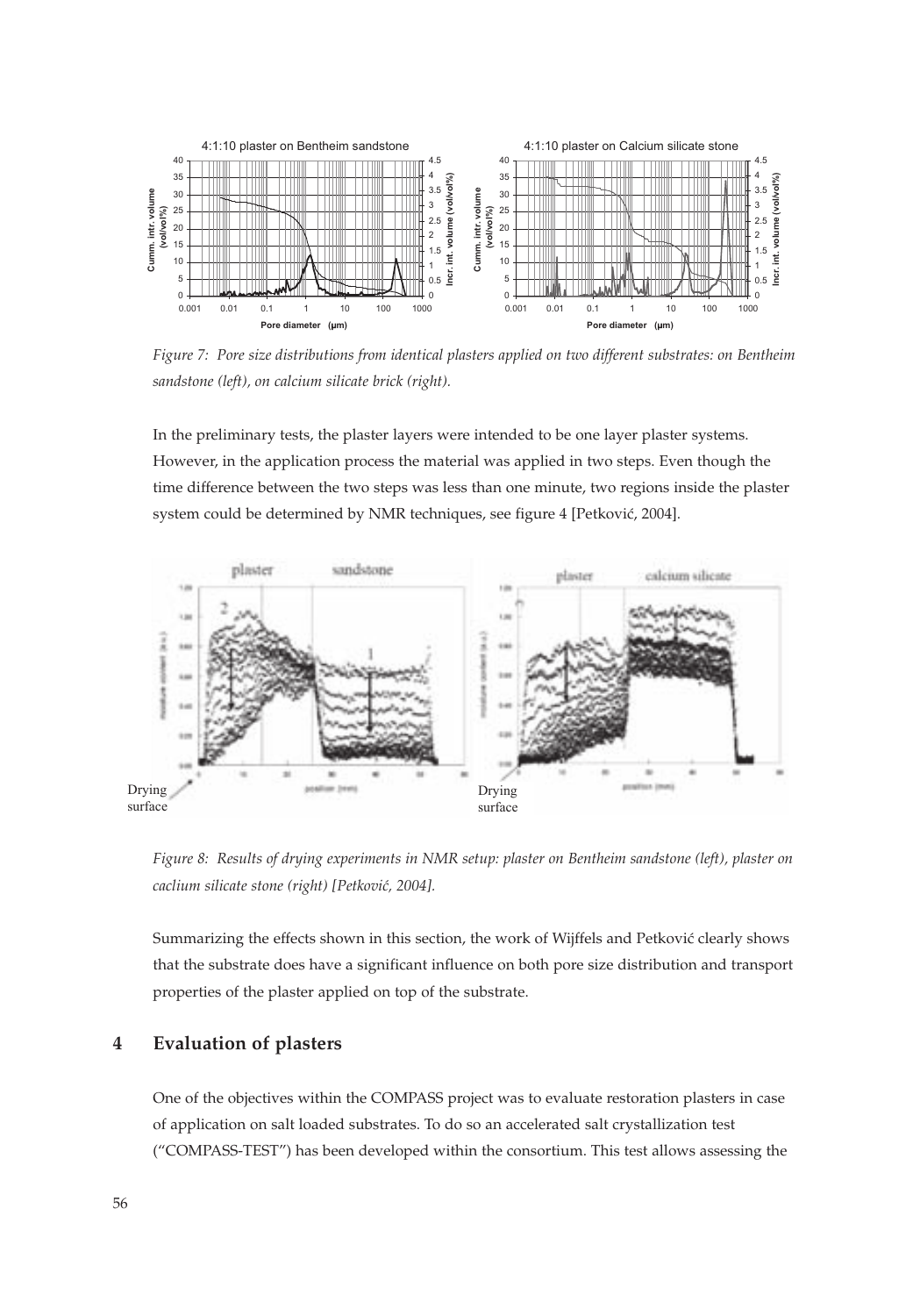behaviour of plasters in contact with salt loaded substrates and reproduces common failures they may develop. The test shows how quick and how far salts migrate in a substrate/plaster system and where they accumulate until eventual degradation. In the next paragraph, a brief summary of the test procedure is provided.

#### *The COMPASS-TEST*

Detailed description and background information of the COMPASS-TEST can be found in Lubelli [2006] and Wijffels & Lubelli [this issue]. In short, the test procedure is described as follows. The test specimens are cut in small sizes ( $5 \times 2 \times 2$  cm) and are sealed on all four lateral sides with epoxy resin. The small sizes reduce the test periods while still maintaining sufficient surface for a sound evaluation of damage. These specimens are dried at 60 °C until constant weight. Next, the samples are contaminated at room temperature by either a 10 wt.% NaCl solution or a 10wt.%  $Na<sub>2</sub>SO<sub>4</sub>$  solution. The contamination is performed by immersion (up to 2 mm) the bottom side of the sample into the salt solution. The intention is to moisten the entire brick substrate and only the substrate. In our case, this situation was obtained after five minutes of immersion. The specimen is then weighed and its bottom surface is wrapped so no evaporation can take place through this side.

Next, the specimen is placed in a climatic cabinet, where it is alternating between two conditions. A complete cycle takes 24 hours, 16 hours at 40 °C/15% RH and 8 hours at 20 °C/ 50% RH. When at least 80% of the moisture content is evaporated, the specimen is contaminated with a new load of salt using the same procedure as before.

At the end of a cycle before renewed contamination, visible damage (nature and location) is recorded, in addition to photographic documentation. Typically after 5 complete cycles, even if no damage to the plaster has occurred, the sample is sliced. The salt content in each slice is deduced from hygroscopic moisture content measurements at 95% RH, as described in RILEM TC 127-MS [RILEM, 1998]. The hygroscopic moisture content is then plotted against the depth, as an indication of the salt distribution along the substrate/plaster system.

#### *Detailed evaluation of the COMPASS-TEST*

The COMPASS-TEST has been performed on a wide range of restoration plasters of the European market and, as a comparison, on common mix-designs based on lime and cement. The test has been performed using a fired clay brick with a fairly coarse pore system as substrate. Most of its pores are in the range of  $5 - 15$   $\mu$ m. The tested plasters and their main characteristics are presented in table 1. The porosity has been determined by mercury intrusion porosimetry (Micromeritics PoreSizer 9320). Water absorption coefficient (WAC) by capillary suction is calculated on the basis of EN 1925 [CEN, 1999]. Sodium chloride has been used as the contaminating salt solution.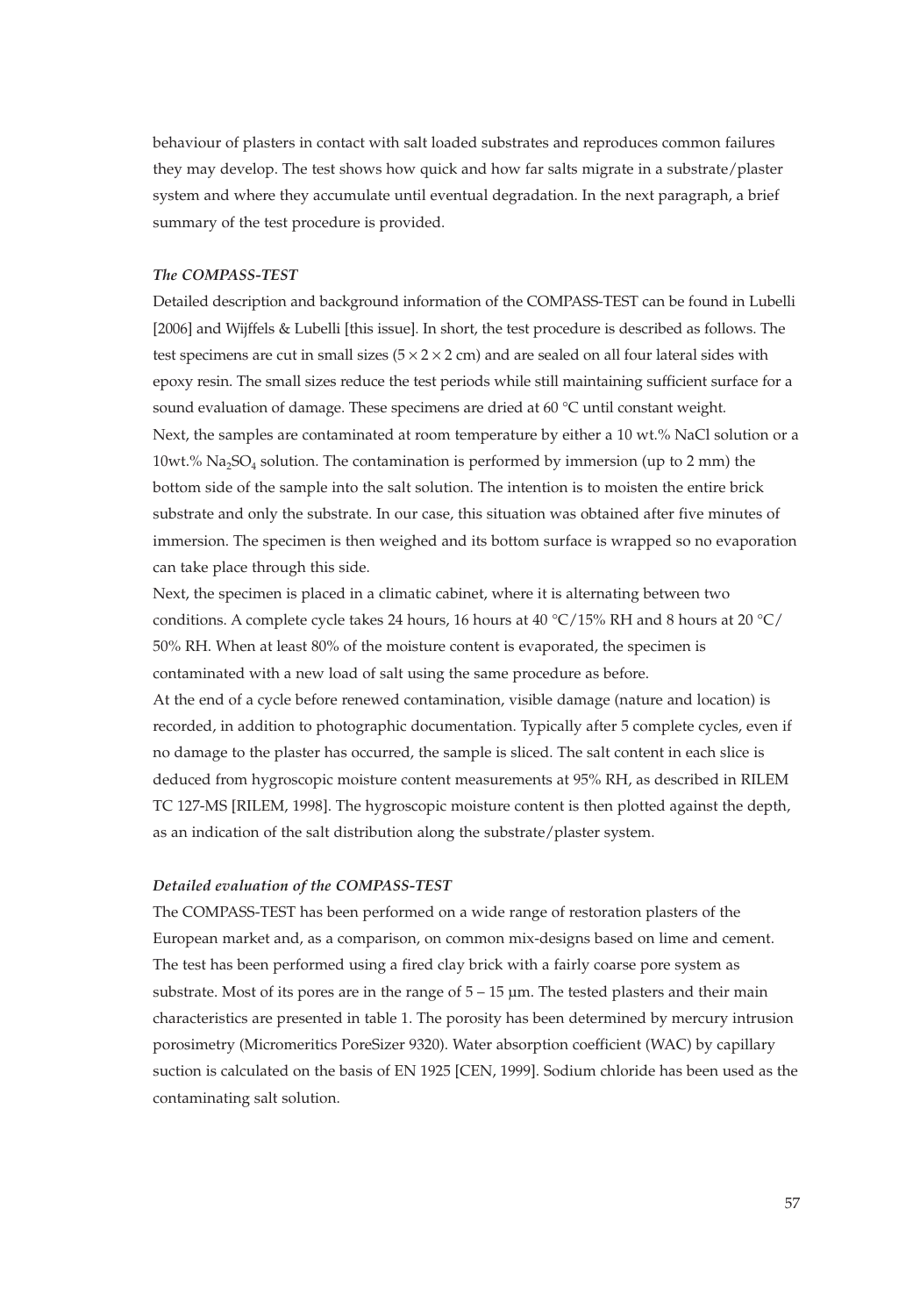| Material                    | Main components                      | Porosity                     | <b>WAC</b>         |
|-----------------------------|--------------------------------------|------------------------------|--------------------|
|                             |                                      | $\left(\mathrm{vol}\%right)$ | $(kg/m^2\sqrt{h})$ |
| Fire clay brick             |                                      | 36.7                         | 14.30              |
| Home made TNO               | Lime - blast furnace slag cement -   | 23.7                         | 5.04               |
|                             | sand                                 |                              |                    |
| Home made LNEC              | Air lime - cement - sand             | 24.7                         | 7.27               |
| Jahn plaster M60            | Portland cement - light aggregates   | 50.3                         | 0.70               |
| Trass lime Tubag            | Trass - lime - mass water repellent  | 42.8                         | 1.96               |
| Strasserville MEP SP        | Trass - lime - mass water repellent  | 41.0                         | 0.30               |
| Remmers Funcosil            | Portland cement - light aggregates - | 44.2                         | 0.20               |
|                             | mass water repellent                 |                              |                    |
| Lafarge Mortiers Parlumiere | Portland cement - sand - mass water  | $38.6 - 44.5$                | 0.34               |
|                             | repellent                            |                              |                    |
| Weber et Broutin Terrassane | Portland cement - sand - mass water  | 56.0 / 68.4                  | 0.57               |
|                             | repellent                            |                              |                    |

The characterisation of plasters is ordinarily done like presented in table 1. First thing to remember is that these numbers are averaging a sample property. To illustrate this point the difference between pore size distribution and porosity is shown based on two examples, see figure 9. Even though both plasters have identical total porosities (both 40.1 vol.%), the pore size distributions are completely different. This point should be kept in mind when trying to explain trends in the plaster performances.



*Figure 9: Two plasters with identical porosity values, but completely different built up of their pore size distributions. Left: A gypsum-lime plaster with water repellent; right: Weber et Broutin Terrassane render (N.B. Neither of the examples are from the COMPASS-evaluation test described here.)*

A typical result as it is documented from the COMPASS-TEST is given in figure 10. Here a plaster is shown on top of the fired clay brick substrate at the end of the test, after five cycles of contamination. Sodium chloride has been transported through the plaster, in this case the homemade TNO plaster, and efflorescence is shown at the outer surface/top side of the plaster. No cracks are visible in the sample.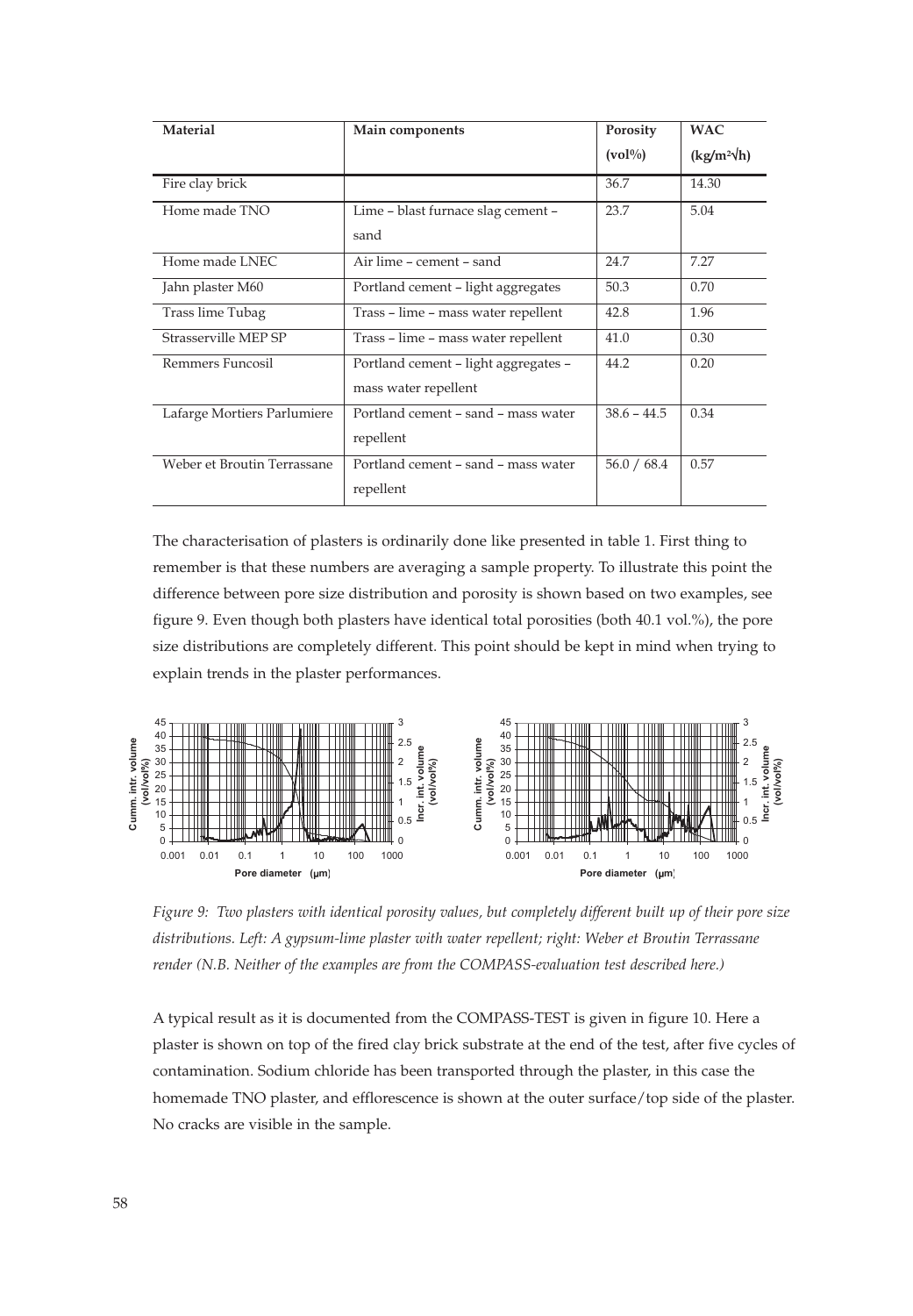

*Figure 10: Final result after COMPASS-TEST for home made TNO plaster. View of topside (left), view of side (right).*



*Figure 11: Halite efflorescence on the home made TNO plaster as seen by electron microscopy, showing at least three different crystal habits of the salt.*

Besides this macroscopic observation, the microstructure and efflorescence can also be studied at a microscopic level. Observing the same halite efflorescence using a Philips XL30 ESEM, the salt efflorescence then appears as shown in figure 11. The salt is present as patches, which form a continuous layer at the surface, while the most outer salt crystals on the topside of the plaster/salt crust are oriented like small standing crystal columns. Hence, within a short distance (less than 1 mm), the morphology and distribution of the halite efflorescence shows at least three different habits (see centre image of figure 11).

Besides efflorescence, cracks are also observed regularly in the COMPASS-TEST. A typical example is shown in figure 12a: a crack at the interface plaster/substrate. In this case, no efflorescence is visible on the outer surface of the plaster. The plaster shown here is the trass lime Tubag plaster with a mass water repellent. Observation by ESEM shows the internal story. The salt (halite) can be observed in a small band just below the interface plaster/brick (see figure 12 b and c) Beyond this band of salt, more towards the top surface of the plaster, salt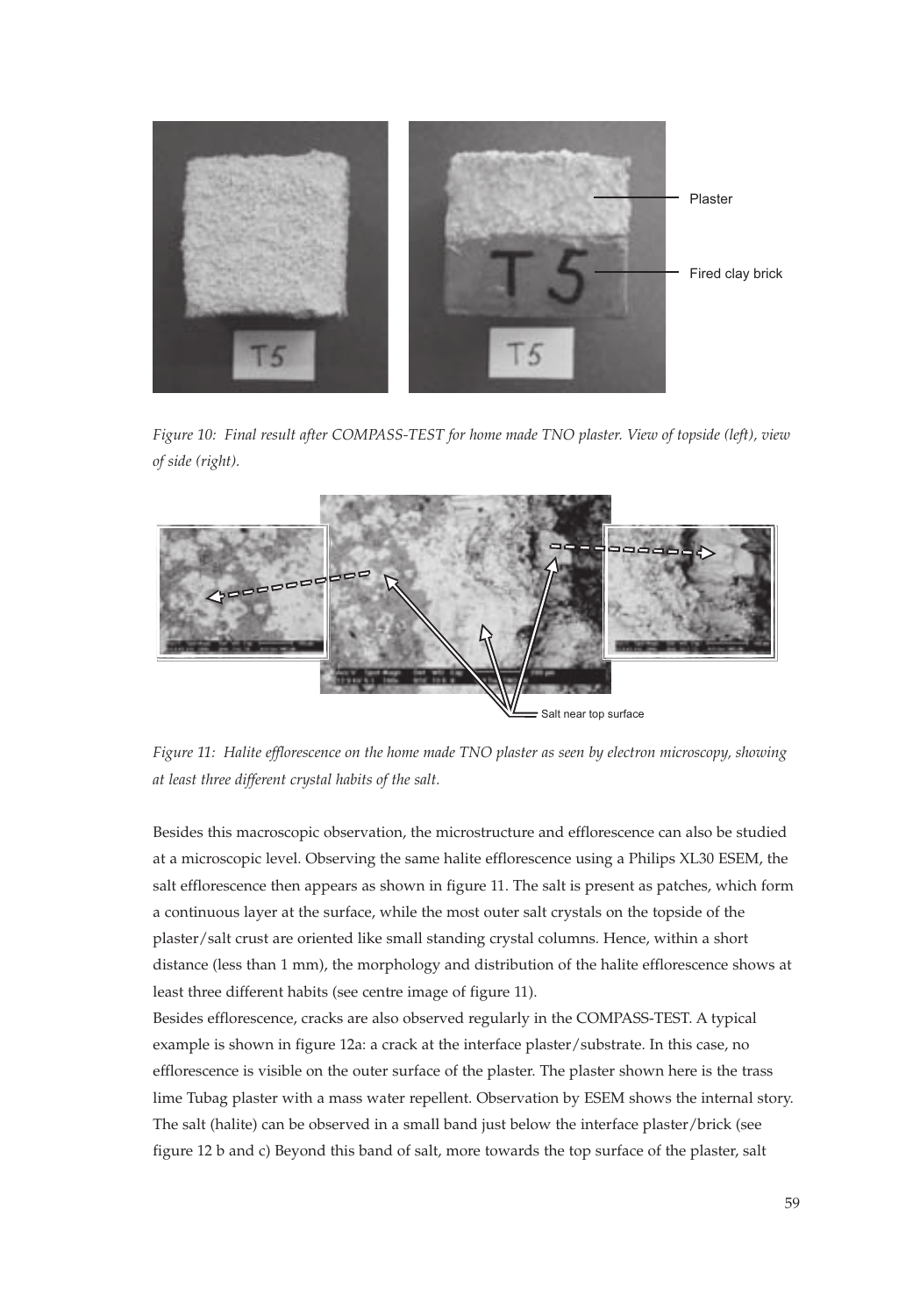cannot be detected anymore, as has been confirmed by EDX analysis. In this case the mass water repellent is completely blocking the transport of salt through the plaster.



*Figure 12: Final result after COMPASS-TEST for a trass lime Tubag plaster with a mass water repellent. Macroscopic view (a). ESEM observations: plaster/brick interface (b), detail of salt crystals (c).*

At the end of the COMPASS-TEST, a salt profile through the plaster-brick system can be obtained through the use of hygroscopic moisture content (HMC) measurements. Such a salt distribution graph is shown in figure 13a for the home made TNO plaster. The patches of halite salt that were already shown in figure 11, increased in number per ESEM image when scans were made going from the middle of the plaster towards the top surface of the plaster, see figure 11 b and c. This increase in salt content was also confirmed by EDX analysis.



*Figure 13: Distribution of salt (halite) over the plaster thickness as determined by HMC (a) and observations by ESEM (b and c). The locations of ESEM images are indicated in the HMC graph.*

#### *Comparing the COMPASS-TEST with field samples*

When salt distributions are compared between the COMPASS-TEST and the field samples, it is noted that the field samples show damage with much less salt present than in the accelerated tests. Naturally the salt loading is increased significantly in the COMPASS-TEST to accelerate the evaluation period. However, in case of the field samples the salt content has not accumulated up to these high levels from the COMPASS-TEST, and yet damage does occur in the field.

Furthermore it is noted in both cases that the larger pores are not completely filled by salt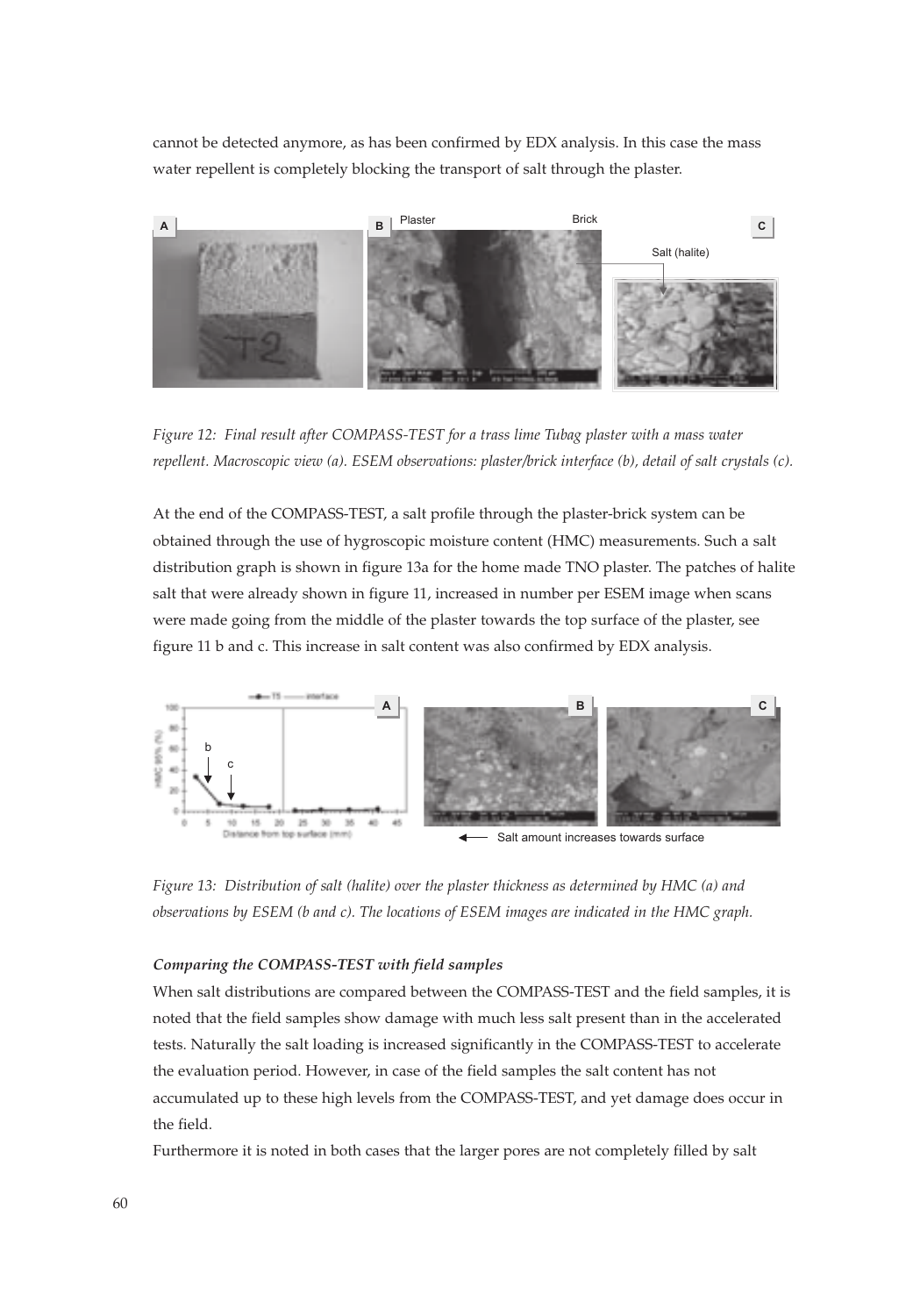crystals. In fact, the damage observed in the COMPASS-TEST almost always did not show any salt present in the crack. It should be pointed out that cracking does not only occur over an interface like shown in figure 12, but can also be observed in the plaster system itself.

## **5 Conclusions**

Based on the microstructural information the following conclusions can be drawn:

- The pore structure of a plaster or render is influenced by the pore structure of the underlying substrate material/masonry.
- Salt shows a tendency to crystallize at locations where the pore structure changes. In general these are locations where the pore structure changes from fine porous to coarse porous.
- Analysis of damaged field samples do in general not show pores being completely filled with salt crystals to initiate the damage. This observation holds for pores larger than 10 µm.
- The pore structure can even slightly alter by applying one plaster in multiple application steps.
- General characteristics of microstructure like total porosity does not take into account the possible heterogeneity at the microstructural level.
- The COMPASS-TEST gives new insights in salt transport, salt distribution and salt crystallization.
- The hygroscopic moisture content analysis after the COMPASS-TEST provides a quick and non-expensive addition for the salt distribution information, as has been confirmed by ESEM and EDX analysis.
- The transport of salt can be hindered or even stopped by using water repellent.
- Damage in the field occurs at much lower salt contents than is used in the COMPASS-**TEST**

## *Aknowledgements*

The paper was developed under close cooperation inside the project team and the authors wish to acknowledge the contribution of R.P.J. van Hees, B. Lubelli, T.J. Wijffels, H. Huinink, M. Nasraoui, V. Vergès-Belmin, T. Diaz Gonçalves, J. Delgado Rodrigues, F. Dorrego and M.P. de Luxán.